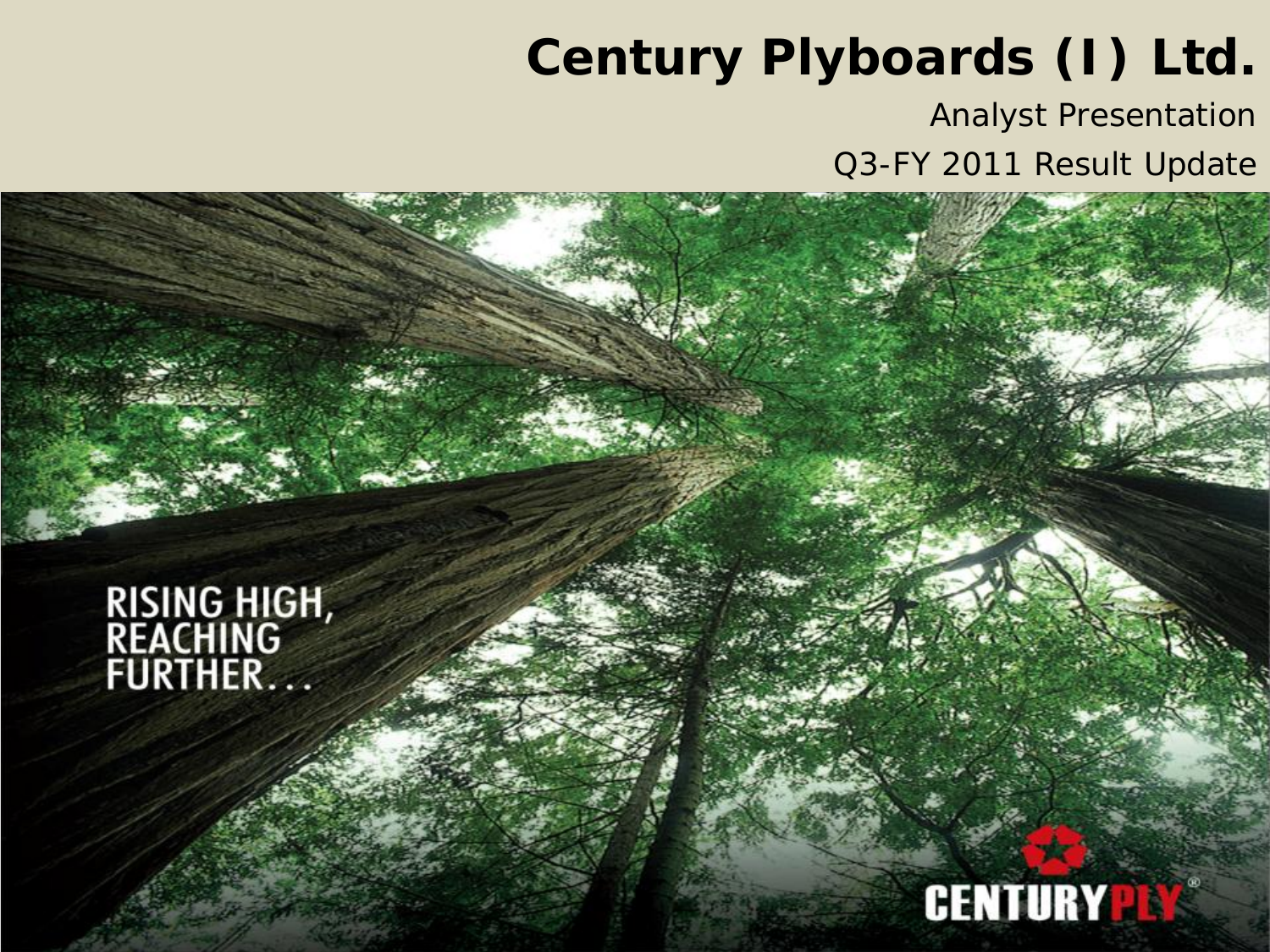## **Business Overview**



| <b>C</b> Largest Cement Producer in NER of India<br>O Integrated Cement manufacturing facility<br>with Captive Power Plant                                                                                                                                               |
|--------------------------------------------------------------------------------------------------------------------------------------------------------------------------------------------------------------------------------------------------------------------------|
| <b>24.4 MTPA Cement Capacity</b><br>$\star$ 1.2 MTPA Operational<br>$\star$ 3.2 MTPA Expansion underway to be<br>completed in Q4FY2012                                                                                                                                   |
| <b>Ferro Alloy &amp; Power</b>                                                                                                                                                                                                                                           |
| <b>•</b> Ferro Alloy plant with 10,620 MT<br>$\star$ 2 submersible arc furnaces of 9 MVA each<br>$\star$ 13.8 MW captive Power Plant<br>$\star$ Plant located at Meghalaya<br>Capacity Expansion underway of 5,310 MT<br>$\star$ Adding submersible arc furnace of 9 MVA |
|                                                                                                                                                                                                                                                                          |

Dovetailed to India's fastest growing Interior & Exterior Infrastructure space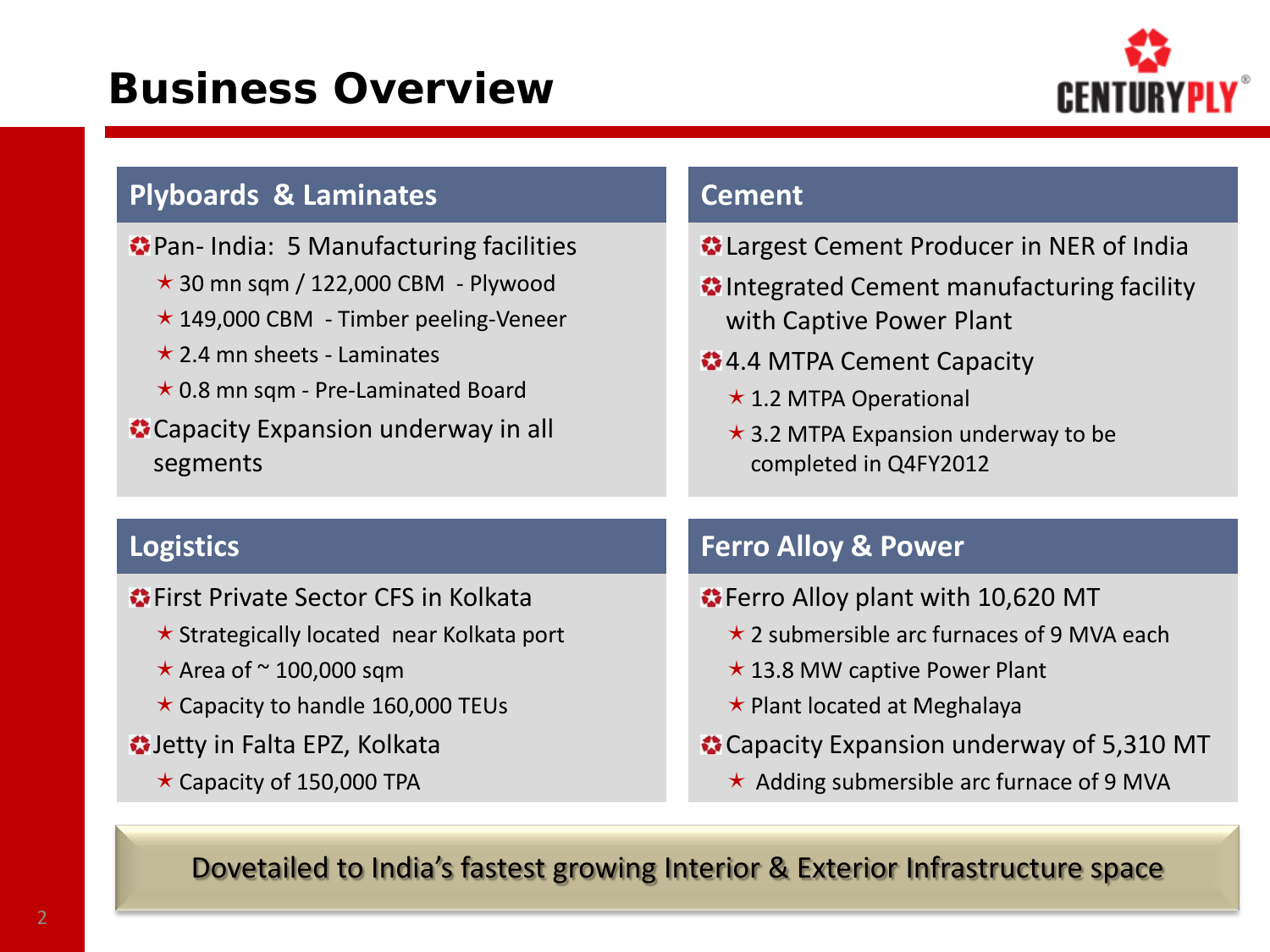#### **Financial Performance**



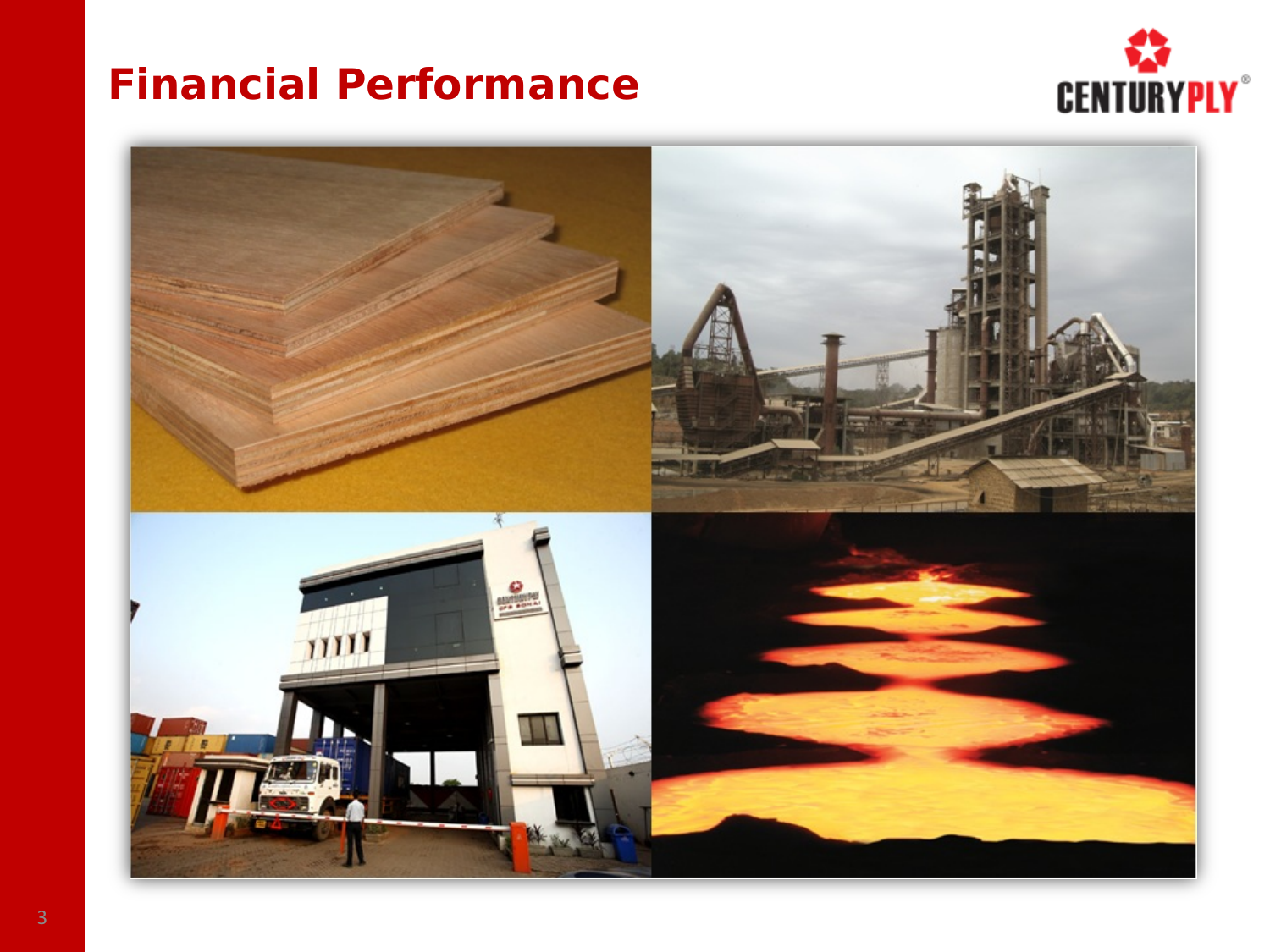### **Consolidated Financial Highlights - Q3 FY2011**



| <b>Rs. Crores</b>           | Q3-FY11        | <b>Q2-FY11</b> | QoQ    | <b>Q3FY10</b>    | YoY    |
|-----------------------------|----------------|----------------|--------|------------------|--------|
|                             |                |                |        |                  |        |
| <b>Net Sales</b>            | 361            | 341            | 7%     | 285              | 25%    |
|                             |                |                |        |                  |        |
| Other operating Income      | 5              | $\overline{2}$ |        | 7                |        |
| Expenditure                 | 313            | 272            |        | 233              |        |
| EBITDA*                     | 53             | 71             | $-25%$ | 59               | $-10%$ |
| Margin                      | 14.8%          | 20.7%          |        | 20.8%            |        |
| Other Income                | $\overline{2}$ | $\overline{2}$ |        | $\boldsymbol{0}$ |        |
| Depreciation                | 13             | 13             |        | 12               |        |
| Interest                    | 5              | $\overline{4}$ |        | 7                |        |
| <b>Tax Expense</b>          | 3              | $\overline{2}$ |        | 5                |        |
| <b>Net Profit</b>           | 34             | 53             | $-36%$ | 36               | $-5%$  |
| Margin                      | 9.4%           | 15.5%          |        | 12.5%            |        |
| <b>Minority Interest</b>    | $\overline{7}$ | 11             |        | $\overline{4}$   |        |
| PAT after minority interest | 27             | 42             | $-36%$ | 31               | $-15%$ |
|                             |                |                |        |                  |        |

\* EBITDA margins during the quarter declined mainly on account of Increase in raw material cost & sales promotion expenses in Plywood & Laminates business and Increase in freight cost in Cement business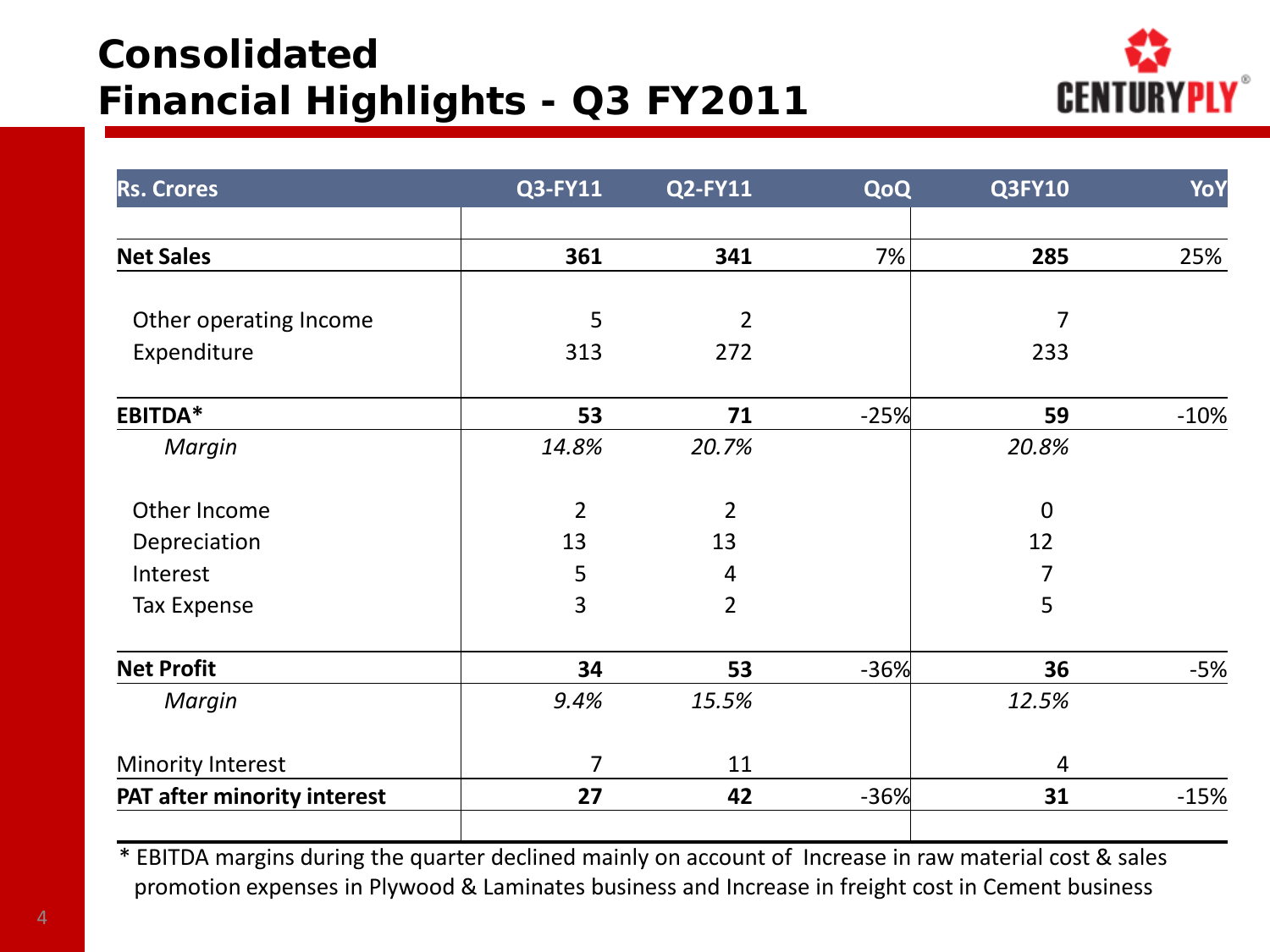### **Consolidated Financial Highlights – 9M FY2011**



| <b>Rs. Crores</b>           | <b>9M-FY11</b> | <b>9M-FY10</b> | YoY   | <b>FY10</b> |
|-----------------------------|----------------|----------------|-------|-------------|
|                             |                |                |       |             |
| <b>Net Sales</b>            | 1,013          | 837            | 21%   | 1,162       |
| Other operating Income      |                | 20             |       | 29          |
|                             | 8              |                |       |             |
| Expenditure                 | 824            | 658            |       | 920         |
| <b>EBITDA</b>               | 197            | 200            | $-1%$ | 271         |
| Margin                      | 19.4%          | 23.9%          |       | 23.3%       |
| Other Income                | $\overline{4}$ | $\overline{2}$ |       | $\mathbf 1$ |
| Depreciation                | 37             | 33             |       | 45          |
| Interest                    | 15             | 18             |       | 22          |
| <b>Tax Expense</b>          | 11             | 19             |       | 22          |
| <b>Net Profit</b>           | 138            | 132            | 5%    | 183         |
| Margin                      | 13.6%          | 15.8%          |       | 15.8%       |
| <b>Minority Interest</b>    | 28             | 26             |       | 37          |
| PAT after minority interest | 110            | 106            | 4%    | 146         |
|                             |                |                |       |             |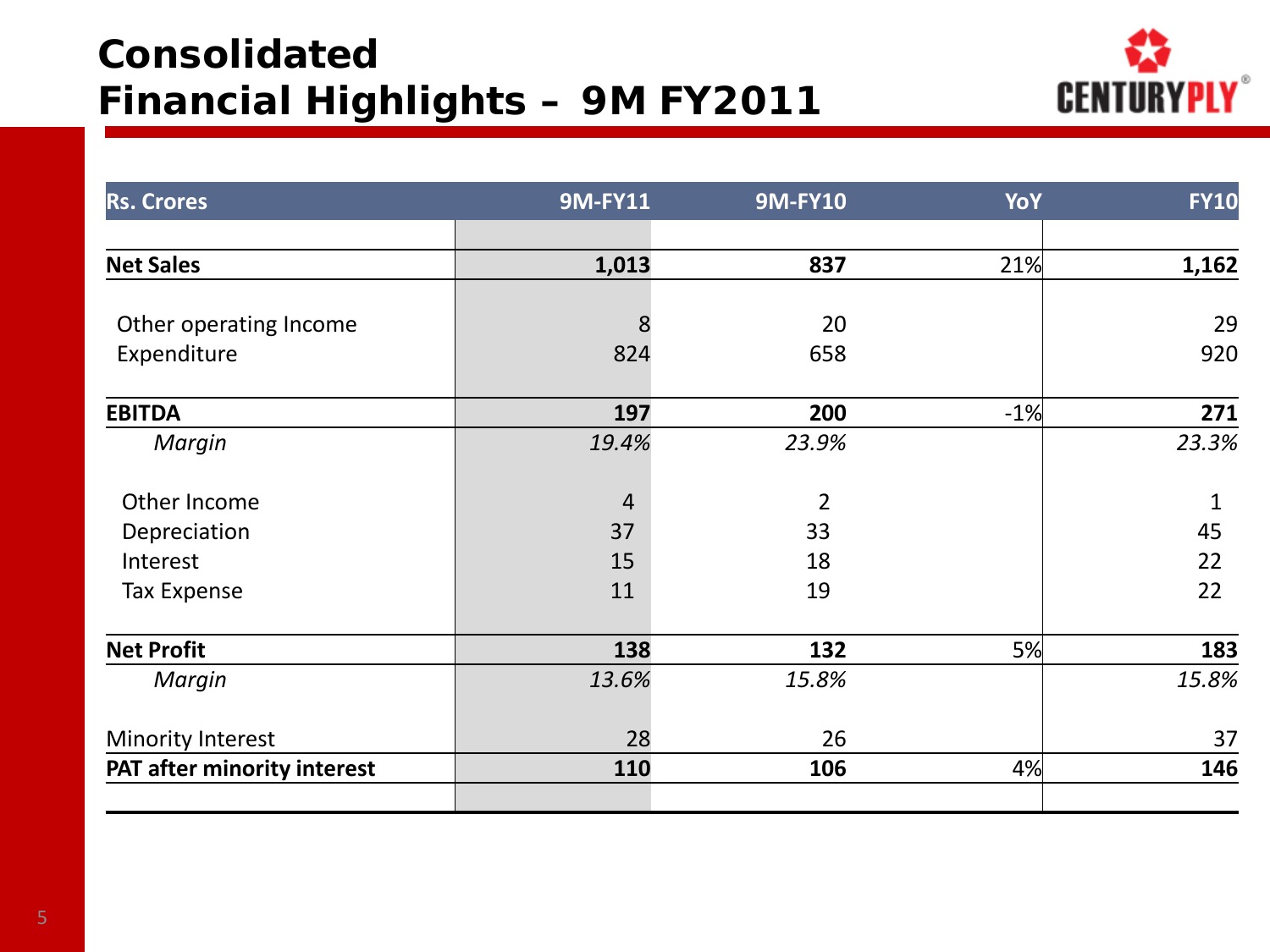## **Segment contribution in 9M FY11**



Rs. crores

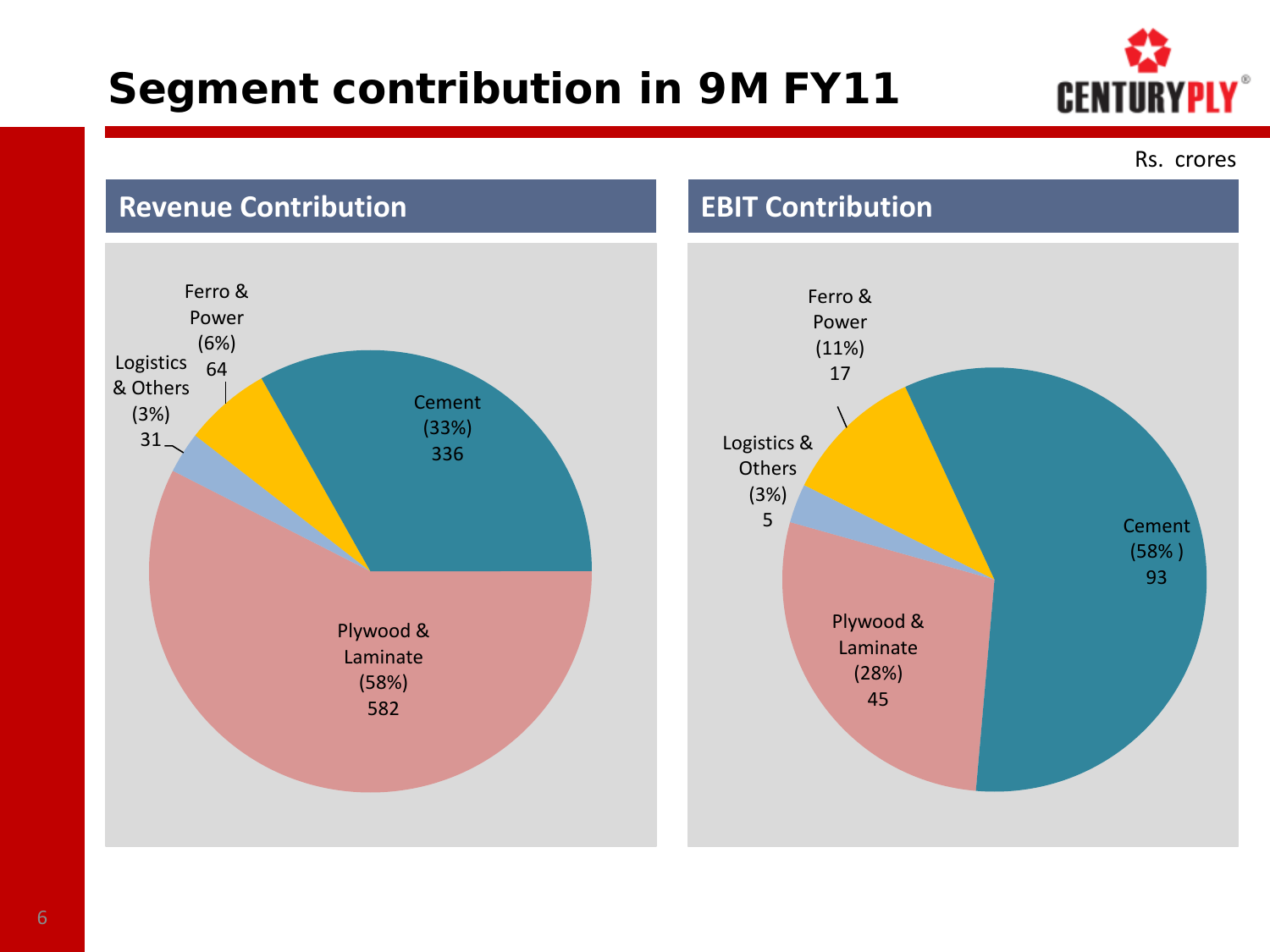## **Segment Financials**



| <b>Rs. Crores</b> |                | Ply & Lam   |                | <b>Cement</b>  |                | <b>Ferro Alloy</b> | <b>Logistics</b> |                |
|-------------------|----------------|-------------|----------------|----------------|----------------|--------------------|------------------|----------------|
|                   | <b>9M FY11</b> | <b>FY10</b> | <b>9M FY11</b> | <b>FY10</b>    | <b>9M FY11</b> | FY10               | <b>9M FY11</b>   | <b>FY10</b>    |
| <b>Net Sales</b>  | 581            | 617         | 337            | 451            | 63             | 59                 | 23               | 20             |
| Other Income      | $\theta$       | 1           | $\overline{2}$ | $\overline{7}$ | $\overline{0}$ | 0                  |                  |                |
| <b>Expenses</b>   | 533            | 564         | 226            | 299            | 44             | 43                 | 14               | 9              |
| <b>EBITDA</b>     | 47             | 55          | 113            | 159            | 20             | 16                 | 9                | 11             |
| Margin            | 8%             | 9%          | 33%            | 35%            | 31%            | 27%                | 38%              | 55%            |
| Interest          | 3              | 9           | 5              | 9              | $\mathbf{1}$   | 1                  |                  | $\mathbf{1}$   |
| Depreciation      | 9              | 11          | 19             | 22             | $\overline{3}$ | 5                  | 5                | 3              |
| <b>PBT</b>        | 36             | 35          | 88             | 129            | 16             | 10                 | 3                | $\overline{7}$ |
| Margin            | 6%             | 6%          | 26%            | 29%            | 25%            | 17%                | 13%              | 36%            |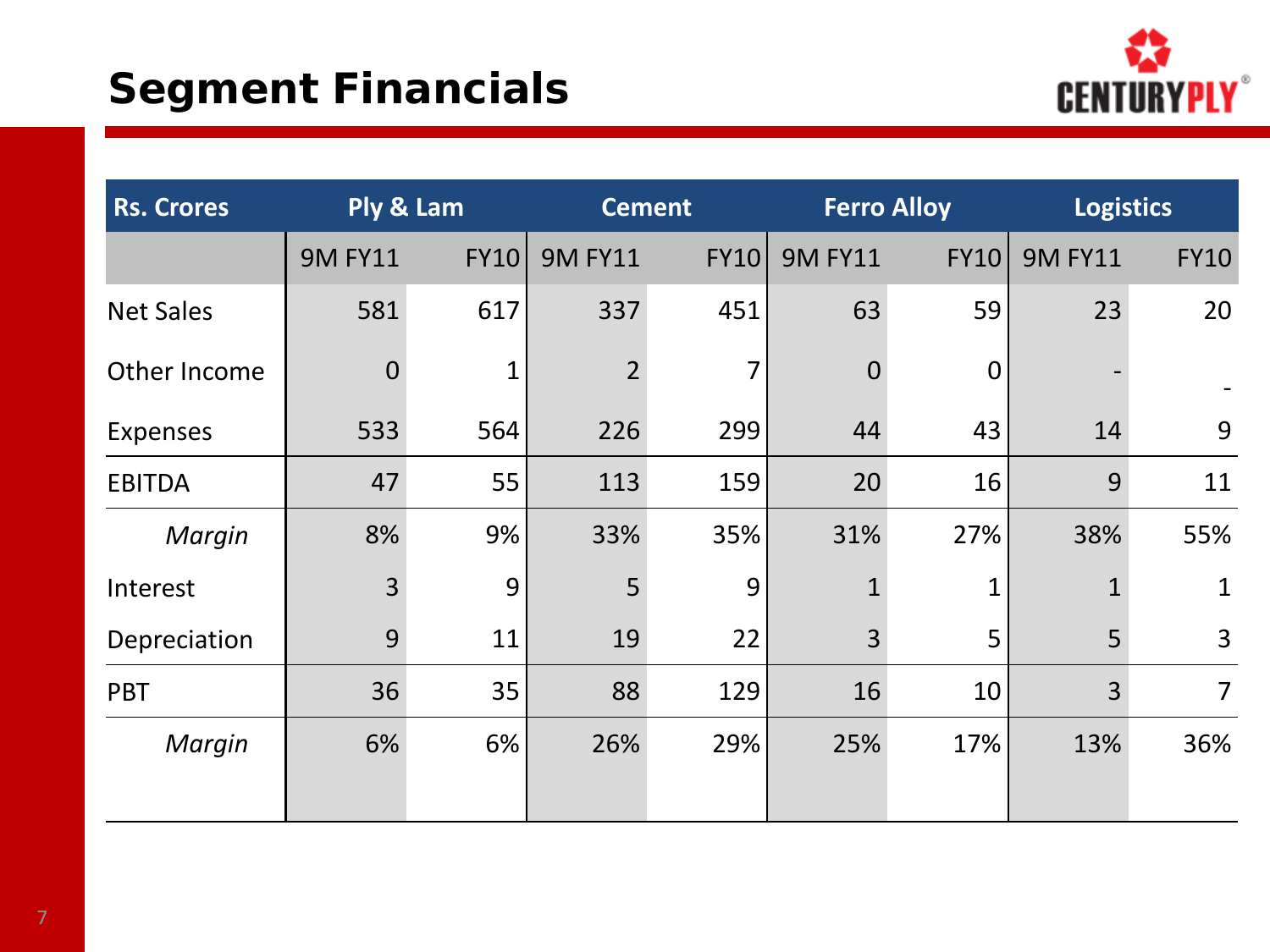## **Operational Performance**





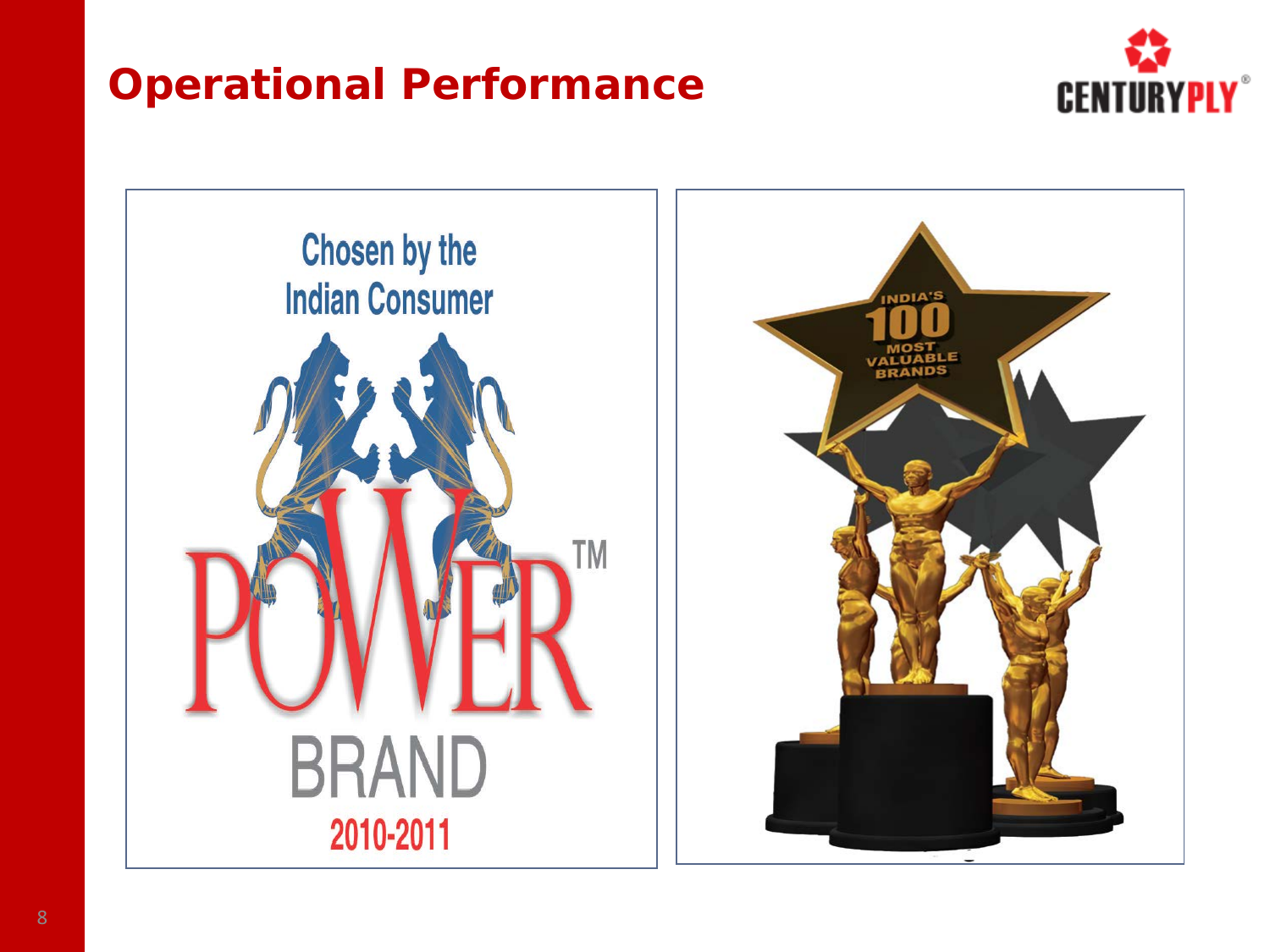## **Plyboards & Laminates**



|                                 | <b>Q3 FY11</b> | <b>Q3 FY10</b> | <b>9M FY11</b> | <b>9M FY10</b> | <b>FY10</b> |
|---------------------------------|----------------|----------------|----------------|----------------|-------------|
| <b>Plyboards</b>                |                |                |                |                |             |
| Sales (CBM)                     | 34,258         | 29,279         | 103,864        | 85,170         | 116763      |
| Average Realization (Rs. / CBM) | 51,691         | 45,881         | 50,066         | 44,262         | 45126       |

**Laminates**

| Sales (mn. Sheets)                | 0.48 | 0.46 | 1.54 | 1.31 | 1.82 |
|-----------------------------------|------|------|------|------|------|
| Average Realization (Rs. / Sheet) | 637  | 594  | 618  | 583  | 573  |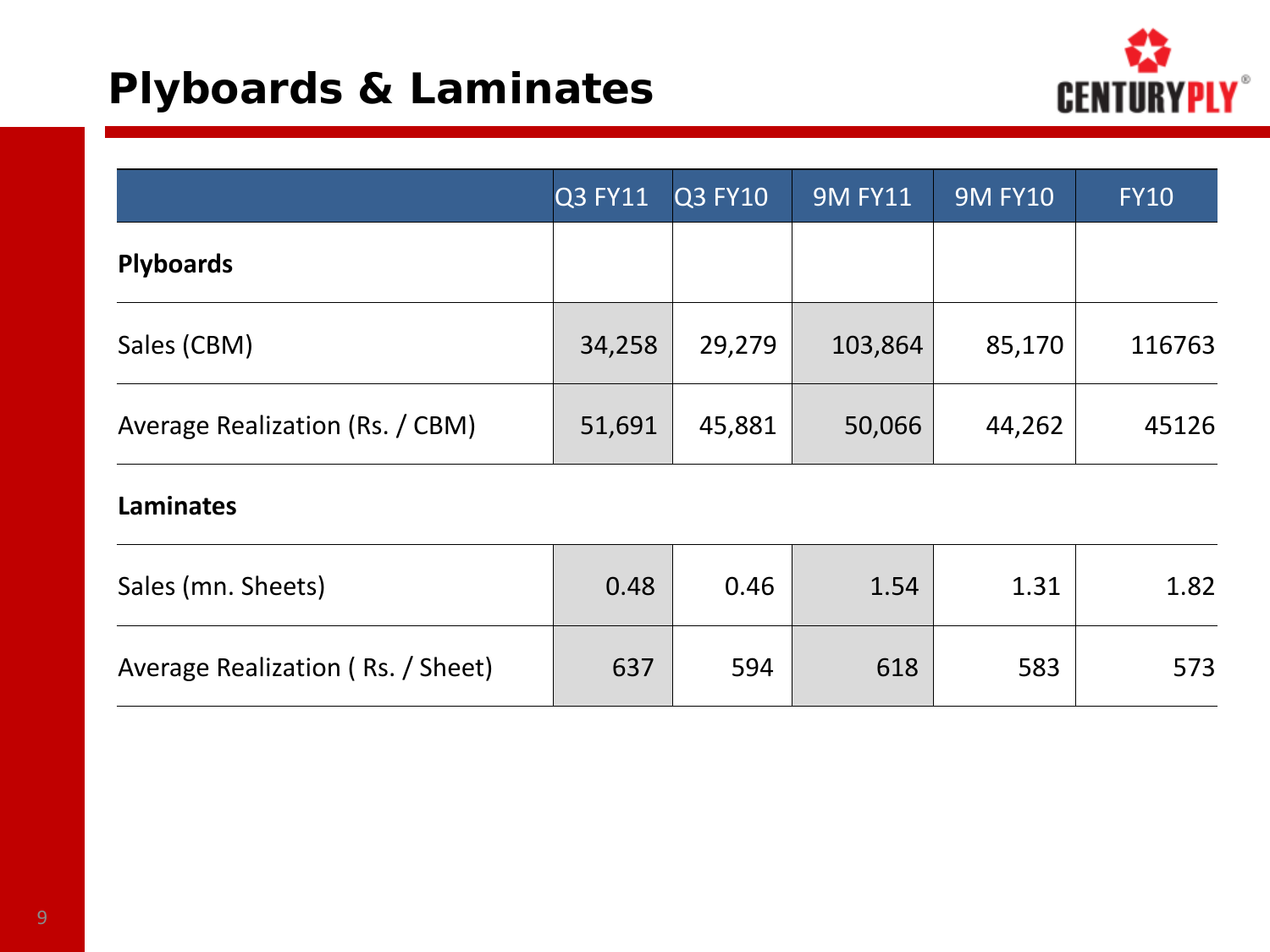



|                                      | Q3 FY11 | $Q3$ FY10 | <b>9M FY11</b> | <b>9M FY10</b> | <b>FY10</b> |  |  |  |
|--------------------------------------|---------|-----------|----------------|----------------|-------------|--|--|--|
| <b>Operational Performance</b>       |         |           |                |                |             |  |  |  |
| <b>Clinker Production (mn. tons)</b> | 0.17    | 0.12      | 0.53           | 0.44           | 0.60        |  |  |  |
| Cement Production (mn. tons)         | 0.24    | 0.20      | 0.67           | 0.66           | 0.92        |  |  |  |
| Cement Despatch (mn. tons)           | 0.24    | 0.20      | 0.67           | 0.65           | 0.91        |  |  |  |
| Utilization (%)                      | 79%     | 66%       | 75%            | 73%            | 77%         |  |  |  |
| <b>Financial Performance</b>         |         |           |                |                |             |  |  |  |
| Average Realization per ton          | 5,112   | 4,773     | 5,181          | 5,046          | 4,986       |  |  |  |
| <b>EBITDA</b> per ton                | 1,118   | 1,181     | 1,761          | 1,847          | 1,762       |  |  |  |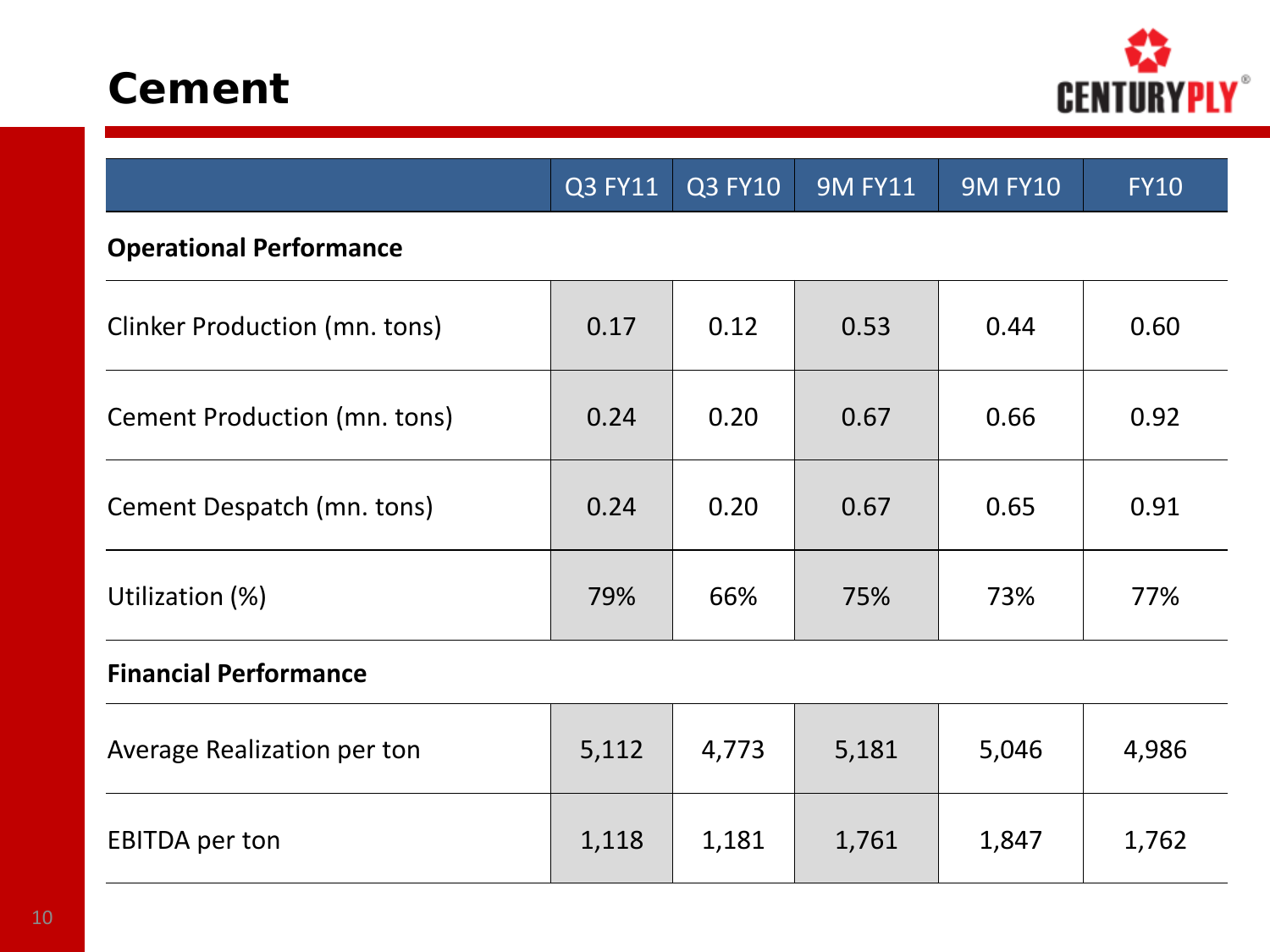

| <b>FERRO ALLOY</b>             | Q3 FY11 | Q3 FY10 | <b>9M FY11</b> | <b>9M FY10</b> | <b>FY10</b> |
|--------------------------------|---------|---------|----------------|----------------|-------------|
| Sales Volume (MT)              | 3,726   | 1,611   | 7,289          | 3,624          | 6,153       |
| <b>Realization (Rs Per MT)</b> | 77,029  | 55,156  | 71,548         | 53,767         | 61,865      |

Sales volume during the quarter increased due to higher demand of Ferro Alloy

| <b>LOGISTICS</b> | Q3 FY11 | Q3 FY10 | <b>9M FY11</b> | <b>9M FY10</b> | <b>FY10</b> |
|------------------|---------|---------|----------------|----------------|-------------|
| Sales (TEU)      | 14,189  | 7,692   | 25,984         | 16,835         | 23,135      |
| Utilization (%)  | 36%     | 85%     | 29%            | 62%            | 64%         |

The logistic capacity increased as the second CFS at Kolkata with 120,000 TEUs capacity became operational in June 2010.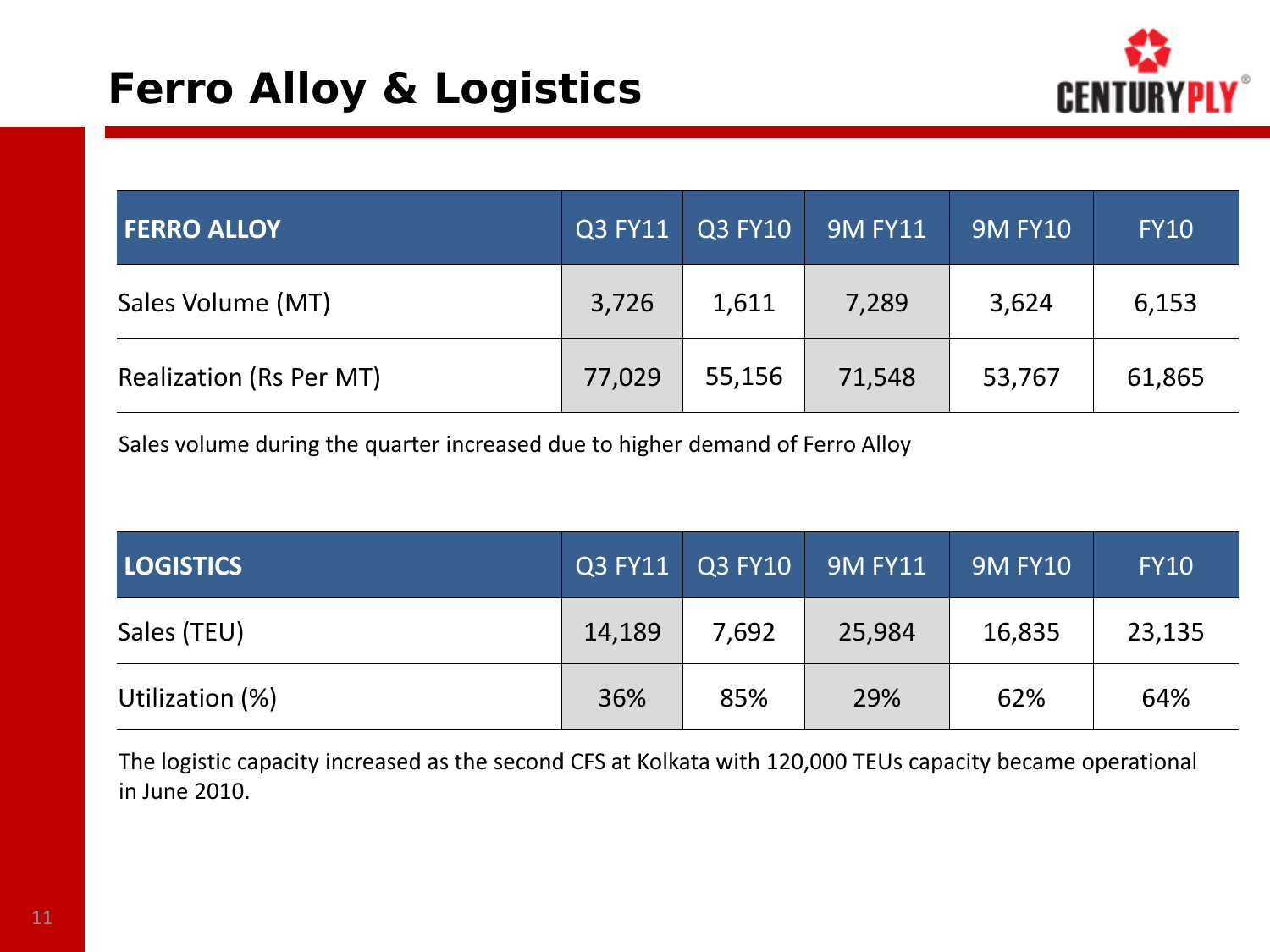## **Capex Update**



| <b>Plyboards &amp; Laminates</b>                                                                                                                                                                                                                                                                                                                                                                                                   | <b>Cement</b>                                                                                                                                                                                                                                                                                                                                                       |
|------------------------------------------------------------------------------------------------------------------------------------------------------------------------------------------------------------------------------------------------------------------------------------------------------------------------------------------------------------------------------------------------------------------------------------|---------------------------------------------------------------------------------------------------------------------------------------------------------------------------------------------------------------------------------------------------------------------------------------------------------------------------------------------------------------------|
| Green field Expansion at Kandla, Gujarat<br>$\star$ Plywood and Veneer expansion of 30,000 CBM at<br>Gujarat<br><b>C</b> Expansion at existing Units<br>$\star$ Laminates expansion of 1.2 mn sheets at Kolkata<br>$\star$ Pre-Laminated board expansion of 800,000 SQM<br>at Chennai<br>$\bullet$ Capital Outlay of $\sim$ Rs 50 crs.<br>$\star$ To be funded through Internal accruals<br>All expansion to Commission by Q4 FY12 | Clinker facility: Closer to source of Raw<br><b>Material</b><br>$\star$ 1.75 MT at Lumshong, Meghalaya<br>Split grinding units: Closer to markets<br>improves economics<br>$\star$ 1.6 MT at Guwahati, Assam<br>$\star$ 1.6 MT at Kahelgaon, Bihar<br>• 63 MW Captive Power Plant<br>Capital Outlay of Rs. 1,300 Crs. to be<br>funded from Debt & Internal Accruals |
| <b>Ferro Alloy</b>                                                                                                                                                                                                                                                                                                                                                                                                                 | $\star$ ~Rs. 900 Crs. Debt tied up                                                                                                                                                                                                                                                                                                                                  |
| Capacity Expansion Underway of 5,310 MT<br>$\star$ 1 no. submersible arc furnace of 9 MVA                                                                                                                                                                                                                                                                                                                                          | $\bullet$ Commissioning by Q4 FY12<br><b>☆</b> Project Progress as per schedule<br>$\star$ Appointed Holtec as Technical Consultants                                                                                                                                                                                                                                |

- $\star$  Capex of ~Rs. 20 crs funded by Internal accruals
- $\star$  Completion by Q4 FY 12

#### $\star$  Construction work under progress

 $\star$  Orders placed for critical items